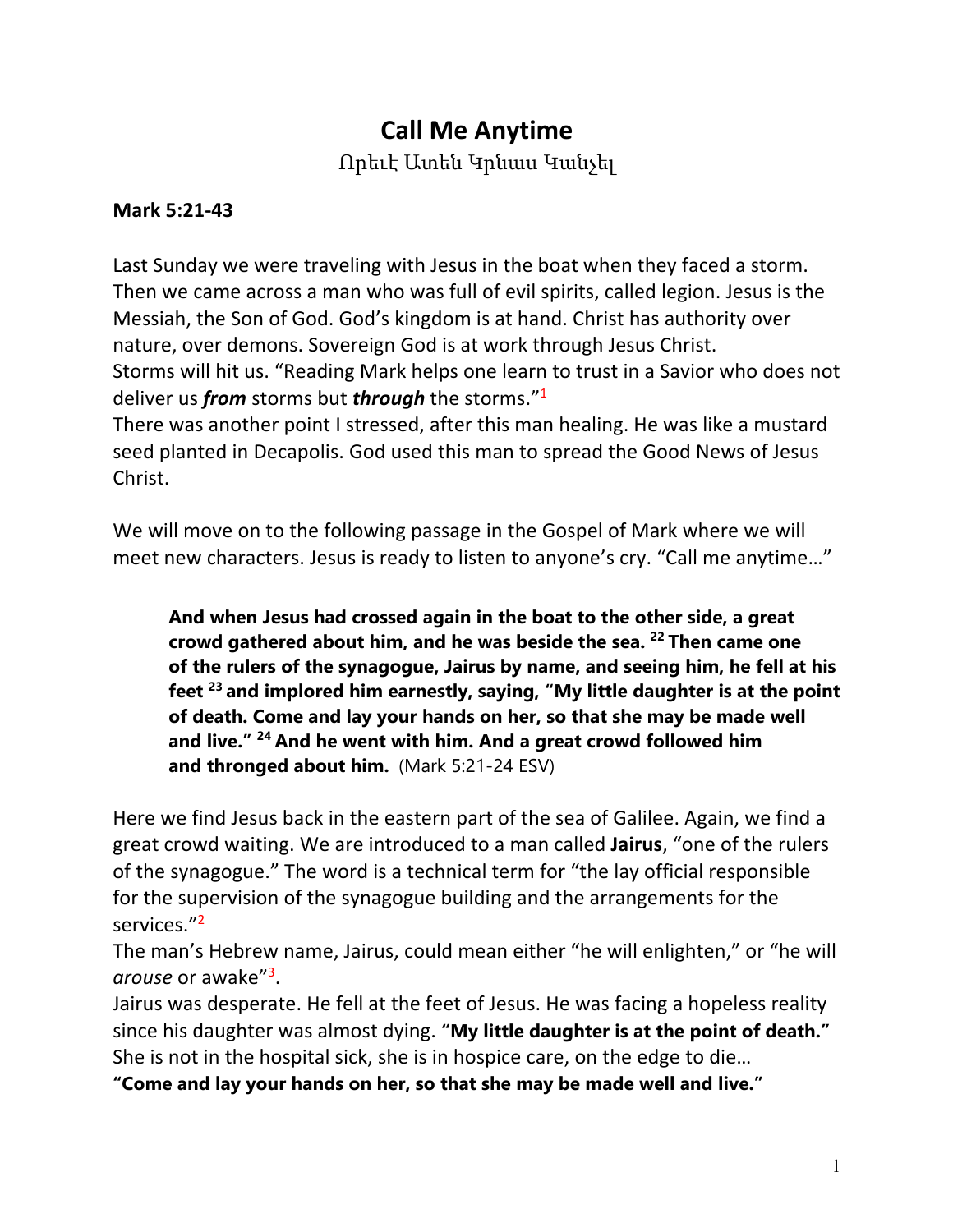Jesus agrees to go with him to see his daughter.

-Why in the world during the walk Jesus stopped and took care of someone else, an unknown woman?

**<sup>25</sup> And there was a woman who had had a discharge of blood for twelve years, <sup>26</sup> and who had suffered much under many physicians, and had spent all that she had, and was no better but rather grew worse**. (Mark 5:24-26 ESV)

Let us talk about this woman.

For 12 years she has had a hemorrhage, (discharge of blood). She visited many physicians, and she did spend a lot of money to be healed. Nothing helped her. This means she was an outcast. (Leviticus 15:25-33), she was unclean like a leper. No one was allowed to touch her clothes, and she was not allowed to touch anyone. Can you imagine for 12 years the loneliness that she experienced, not only that she was considered defiled? "This woman was suffering not just physical misery, but social and religious as well. She was banned from the Temple, from being in the presence of the people of God."4

She takes a risk by touching the garment of Jesus.

**She had heard the reports about Jesus and came up behind him in the crowd and touched his garment. <sup>28</sup> For she said, "If I touch even his garments, I will be made well." <sup>29</sup> And immediately the flow of blood dried up, and she felt in her body that she was healed of her disease.** (Mark 5:27- 29 ESV)

Like Jairus, she approaches Jesus with faith. And behold, she is healed without even talking to Jesus, or even Jesus talking to her. They did not see each other face to face. She just wanted to touch the garment of Jesus from the back.

## **<sup>30</sup> And Jesus, perceiving in himself that power had gone out from him, immediately turned about in the crowd and said, "Who touched my garments?"** (Mark 5:30 ESV)

-Let me clarify one thing, there is no biblical verse that teaches us that by touching the garment of Jesus one can be healed. Unfortunately, this concept of touching holy things exists until now. There is nothing magical in the clothes. TV evangelists try to sell you "holy" water from Jerusalem, or holy wood from the cross of Jesus… watch out from superstitious beliefs.

-She did not want to stop Jesus and the crowd who was walking with him. She was thinking, "If only I could touch him; I don't need his hands to touch me; if only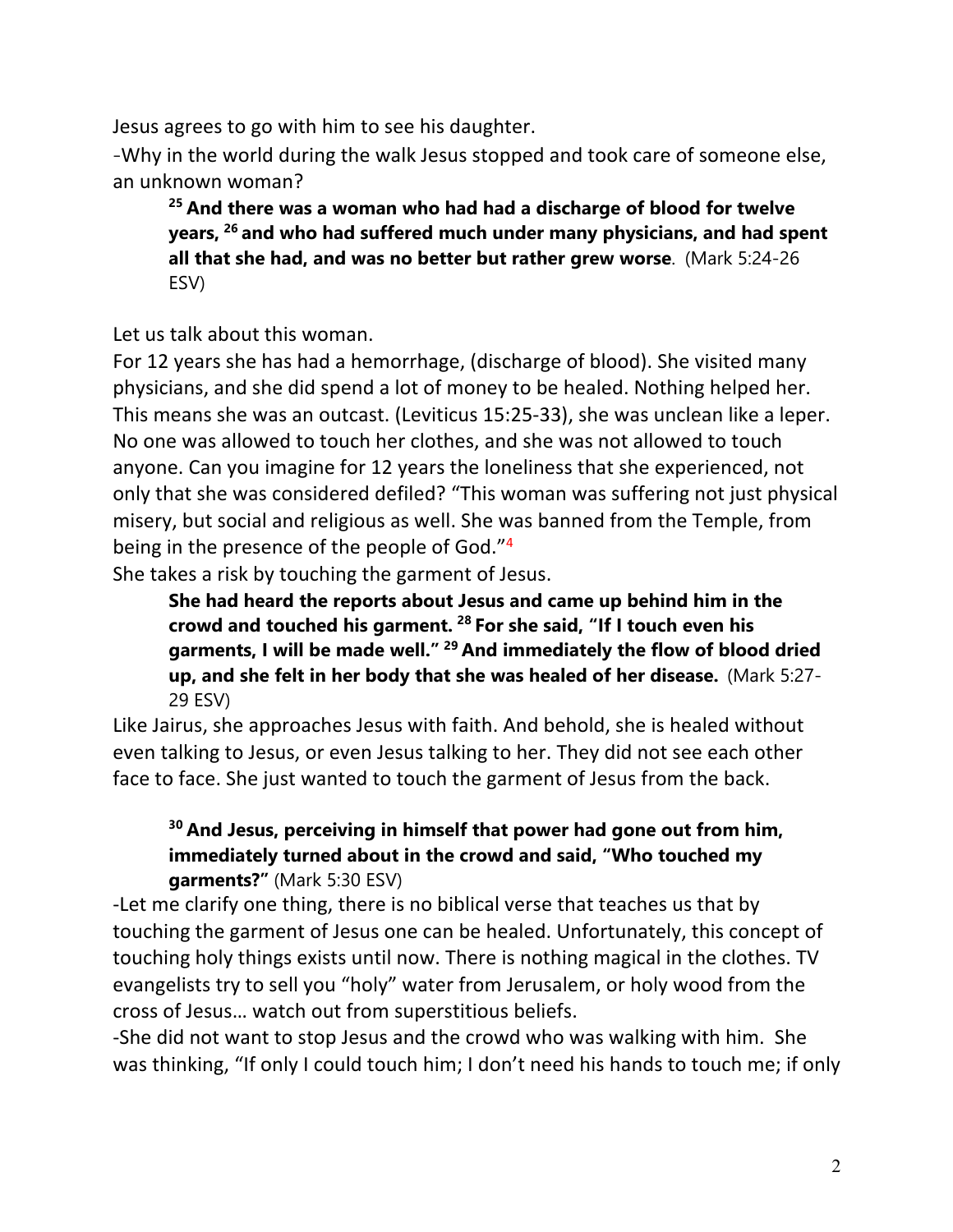I could touch him from the back." She was healed as we read. The bleeding stopped. Why did Jesus inquire who touched him?

Who touched me? **<sup>31</sup> And his disciples said to him, "You see the crowd pressing around you, and yet you say, 'Who touched me?'" <sup>32</sup> And he looked around to see who had done it.**" (Mark 5:31, 32 ESV)

Seriously, who touched you? Anyone could have touched you… what kind of question is this?

-Jesus did not stop to humiliate this woman. She was embarrassed; she was outcast; she was nobody; she was considered defiled.

Jesus wanted to reveal this woman to the crowd not to humiliate her, but to restore her. On the contrary, Jesus loves to meet people. Jesus loves relationships because God loves relationships. Let us continue reading:

**<sup>33</sup> But the woman, knowing what had happened to her, came in fear and trembling and fell down before him and told him the whole truth. <sup>34</sup> And he said to her, "Daughter, your faith has made you well; go in peace, and be healed of your disease."** (Mark 5:33-34 ESV)

-Jesus did not say, your touch made you well. No: **Daughter, your faith has made you well;"**

This is faith towards Jesus. Jesus is the healer. Jesus is the source of healing; Jesus is the one who can heal her completely, restore her completely.<sup>5</sup>

-calling her **daughter**, don't you love that…

-In the end Jesus says: **go in peace, and be healed of your disease.**

Go in peace…it is not just greeting…peace means:

"It covers wholeness, well-bring, prosperity, security, friendship, and salvation." $6$ -Go back to your community, oh woman. You, who were outcast for 12 years, not anymore, go back in peace. You are healed of your disease. How wonderful when Jesus restores us… that is real peace…that is real healing.

Jesus got interrupted, but life is full of interruption… Jesus always has time for anyone… anyone… a nameless woman… nameless person…

-Jairus is there waiting and observing all these. "How about my request. I was first in line…."

**<sup>35</sup> While he was still speaking, there came from the ruler's house some who said, "Your daughter is dead. Why trouble the Teacher any further?" <sup>36</sup> But overhearing what they said, Jesus said to the ruler of the synagogue, "Do not fear, only believe." <sup>37</sup> And he allowed no one to follow him except Peter and James and John the brother of James**. (Mark 5:35-37 ESV)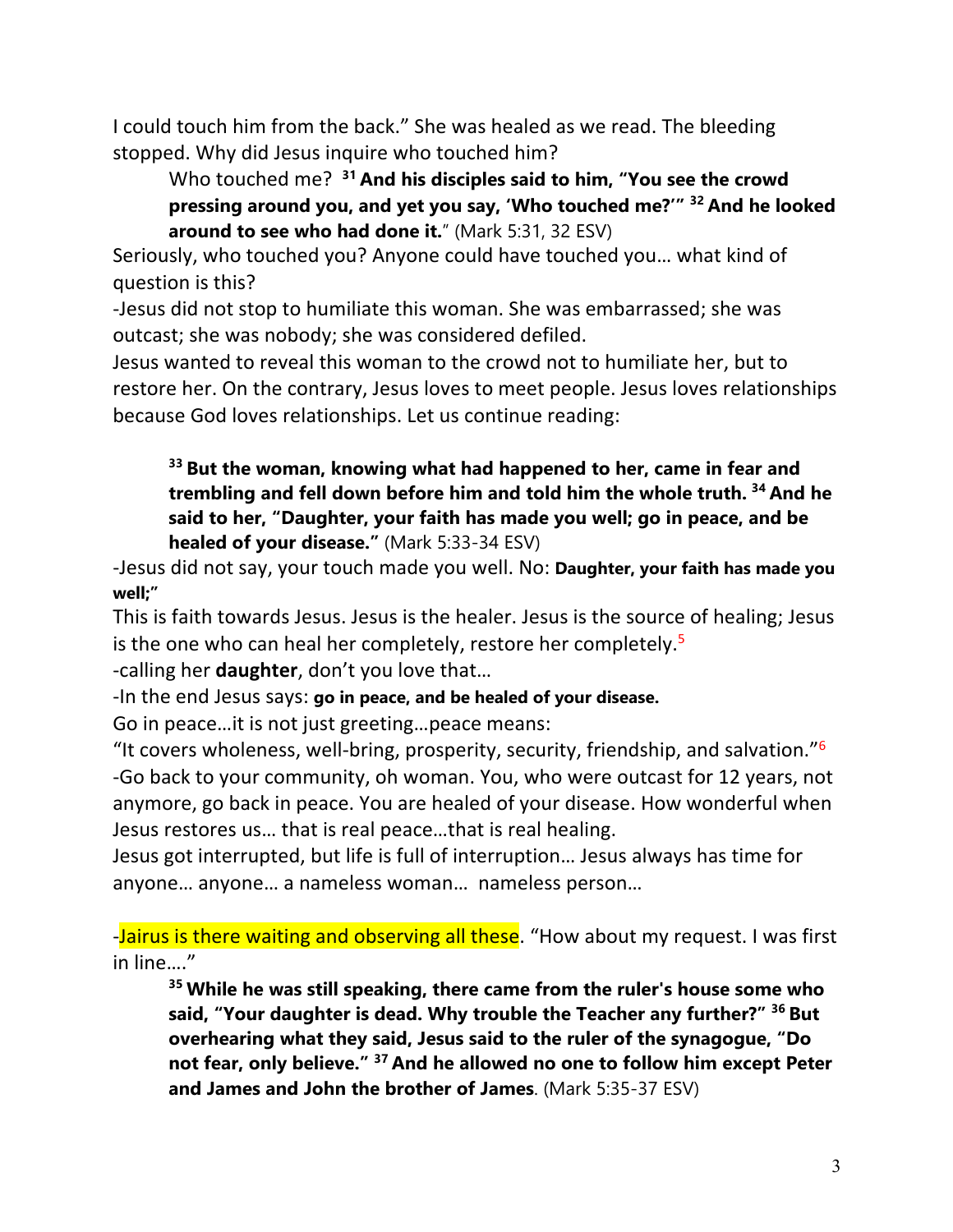Too late Jesus, too late Jairus, she is gone…

I wonder how Jairus felt that moment.

Jesus dealt with the situation saying: **"Do not fear, only believe."**

"Jairus, you came to me with faith that I could heal her. Stay focused, continue believing…"

Both the unnamed woman and Jairus came to Jesus with trust and faith that Jesus could heal them.

-Jesus takes with him the inner circle, Peter, James and John.

**<sup>38</sup> They came to the house of the ruler of the synagogue, and Jesus saw a commotion, people weeping and wailing loudly. <sup>39</sup> And when he had entered, he said to them, "Why are you making a commotion and weeping? The child is not dead but sleeping." <sup>40</sup> And they laughed at him. But he put them all outside and took the child's father and mother and those who were with him and went in where the child was. <sup>41</sup> Taking her by the hand he said to her, "Talitha cumi," which means, "Little girl, I say to you, arise." <sup>42</sup> And immediately the girl got up and began walking (for she was twelve years of age), and they were immediately overcome with amazement. <sup>43</sup> And he strictly charged them that no one should know this, and told them to give her something to eat.** (Mark 5:38-43 ESV)

Some observations. In those days and until now one can hire professional wailers. They will cry, tear their garments, weep loudly. The size of this group depends on the wealth of the family.<sup>7</sup> People mocked Jesus. And Jesus "kicked" them out... Using Aramaic words: **Talitha cumi, "**Little girl, arise…"

And there was life in this 12-year-old girl.

Jesus giving life to this dead girl. I can see faces of those who were mocking Jesus. I can imagine the face of Jairus.

Jairus witnessed two miracles that day. I wonder what happened in his life after that…

### **Observation/Application:**

### **1. Who is Jesus?**

Just observe and see who Jesus is. The carpenter who forgives sins, heals the paralyzed, calms down the storms, commands demons, cleanses the defiled person, raises from the dead. Who is Jesus?

**The beginning of the gospel of Jesus Christ, the Son of God** (Mark 1;1 ESV) the Kingdom of God is at hand. The Messiah is here…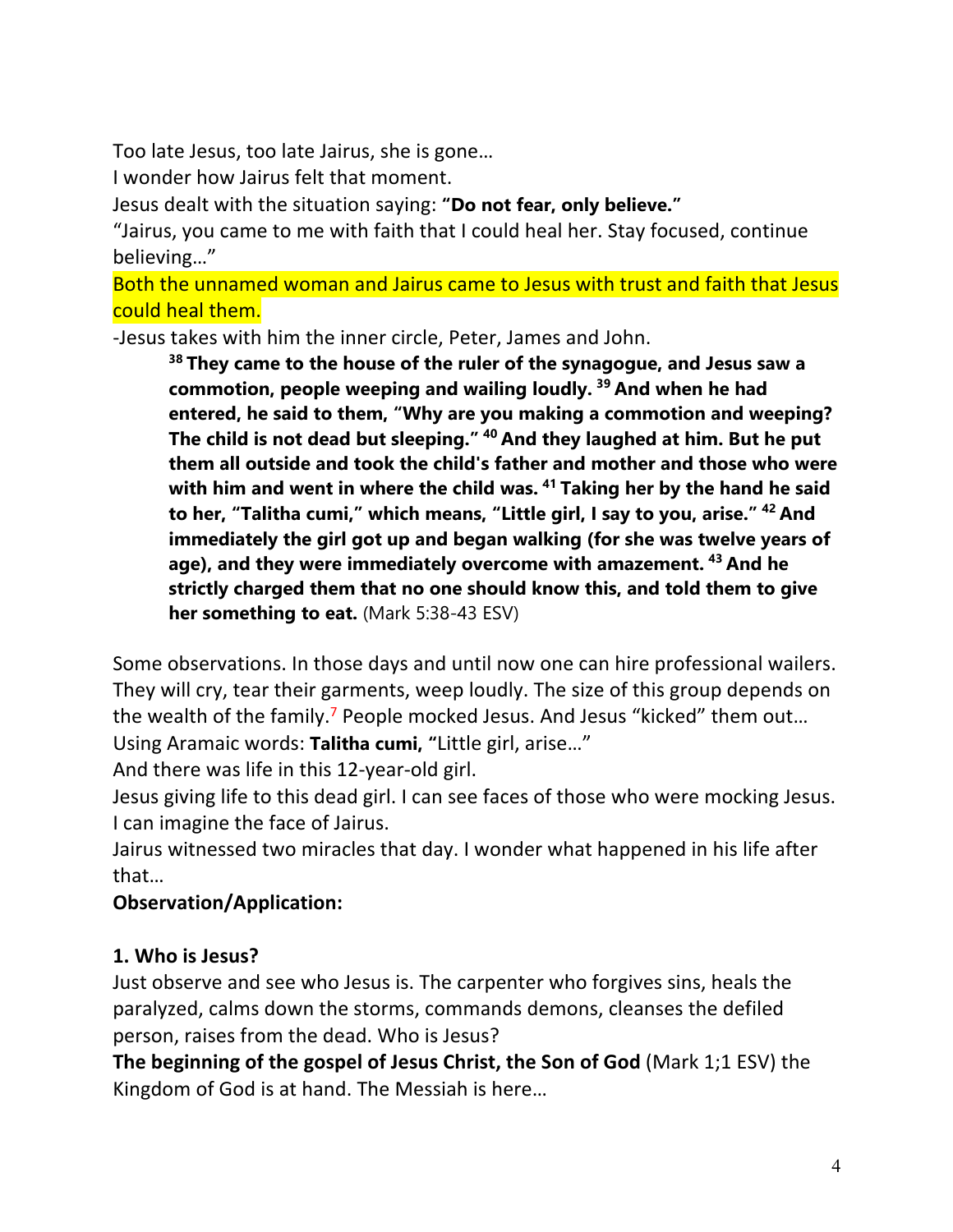Mark's point is this, we are sinners, we are defiled, Israel defiled, we need redemption, and that only can happen when we believe, have faith in Jesus who died on the cross and rose from the death.

The unnamed woman had 12 years of hemorrhage, Jairus draught's age was mentioned that she was 12 years old. Is there something Mark is telling us? It seems 12 number can remind us 12 tribes of Israel, totality of God's people, this is the family of God; and now with Jesus we have 12 disciples. I wonder if Mark is leading his audience and us towards Jesus saying we all need cleansing and we all are going to be risen one day when Jesus comes back. Thus we are redeemed by Jesus; we are risen by Jesus.

## **2. You can call Jesus anytime**.

You can be from any background, any color, any race, any social status, and Jesus has time for you. Jairus was from the upper class. On the other hand the unnamed woman was nobody from the lower class.

Jesus stopped and paid attention to her the same way he paid attention to Jairus and his family.

"In God's kingdom the nobodies become somebody." God cares for each of us and seeks our faith to be established on him. "Faith enables all, honored and dishonored, clean and unclean, to tap into the merciful power of Jesus that brings both healing and salvation. All are equal before Jesus."8

"Call me anytime. I love to hear from you…This is Jesus…"

## **3. Faith has a major role in these two events**.

"The synagogue official and the woman do not come to faith *after* they are healed; they had a *prior* faith that led to their healing".<sup>9</sup>

Faith opens the door of power of God which brings transformation in people's lives. Faith that acts. The ruler went to Jesus for help, although Pharisees did not like Jesus, Jairus took the risk to see Jesus. The woman took the risk by touching Jesus' garment. The four friends made a hole in the roof of the home to bring the paralyzed to Jesus.

It is not a static faith. It is faith that is manifested. We are not secret agents of Jesus.

Does your faith manifest itself? Are you shamed to reveal your faith in Jesus?

### **4. Not all sickness is healed, nor all dead people are risen.**

Evil, sickness, and the death of little children continue to exist in our world.